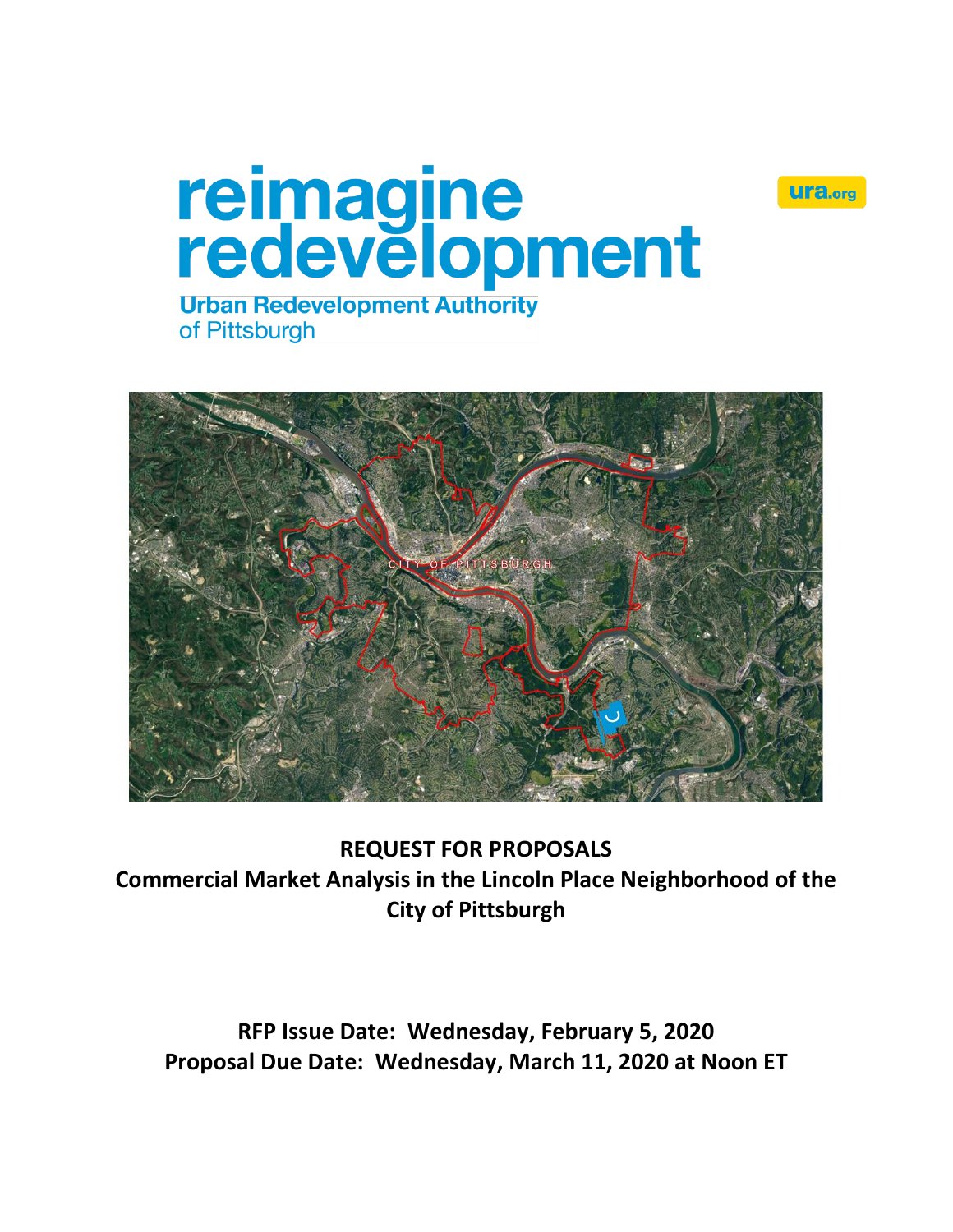## **URBAN REDEVELOPMENT AUTHORITY OF PITTSBURGH REQUEST FOR PROPOSALS (RFP) Commercial Market Analysis in the Lincoln Place Neighborhood Issued on Wednesday, February 5, 2020**

#### **1. OBJECTIVE**

The Urban Redevelopment Authority of Pittsburgh (the "URA") is requesting proposals from commercial market professionals to conduct an analysis of the potential for new commercial development along Mifflin Road in the Lincoln Place neighborhood of the City of Pittsburgh ("City"). This project aims to provide the URA with understanding of square footages and types of businesses that could be supported by the market as well as a feasibility review of specific end uses.

The project duration is estimated to be 4-6 weeks. Interested parties are requested to submit a proposal that clearly defines the relevant experience of the proposed staff, methods and strategy to carry out the project scope of work, and a fee proposal.

## **2. BACKGROUND**

The URA is the economic development agency for the City, committed to creating jobs, expanding the City's tax base, and improving the vitality of businesses and neighborhoods within the City. Incorporated in 1946 as one of the first redevelopment authorities in the United States, the URA achieves this mission by assembling, preparing and conveying sites for major mixed-use developments and by providing a portfolio of programs that include financing for business location, relocation, and expansion, housing construction and rehabilitation, and home purchases and improvements, among many others. The URA conducts these activities using unique powers granted by the Commonwealth's Urban Redevelopment Law to deploy and attach conditions to the use of public subsidy and the disposition of publicly-owned land.

The URA is a legal entity separate and distinct from the City. The URA works closely with the City in fulfilling its redevelopment mission.

Additional information regarding the URA may be found on the URA's website at [www.ura.org.](https://www.ura.org/)

## **3. PROJECT DESCRIPTION**

The Lincoln Place neighborhood is located in the southeast area of the City adjacent to the Boroughs of Munhall and West Mifflin. The neighborhood is primarily a residential community with a few businesses scattered along Interboro Avenue. Lincoln Place is suburban in its layout and housing stock. Lincoln Place is located near Century III Mall, the Allegheny County Airport, and the Waterfront.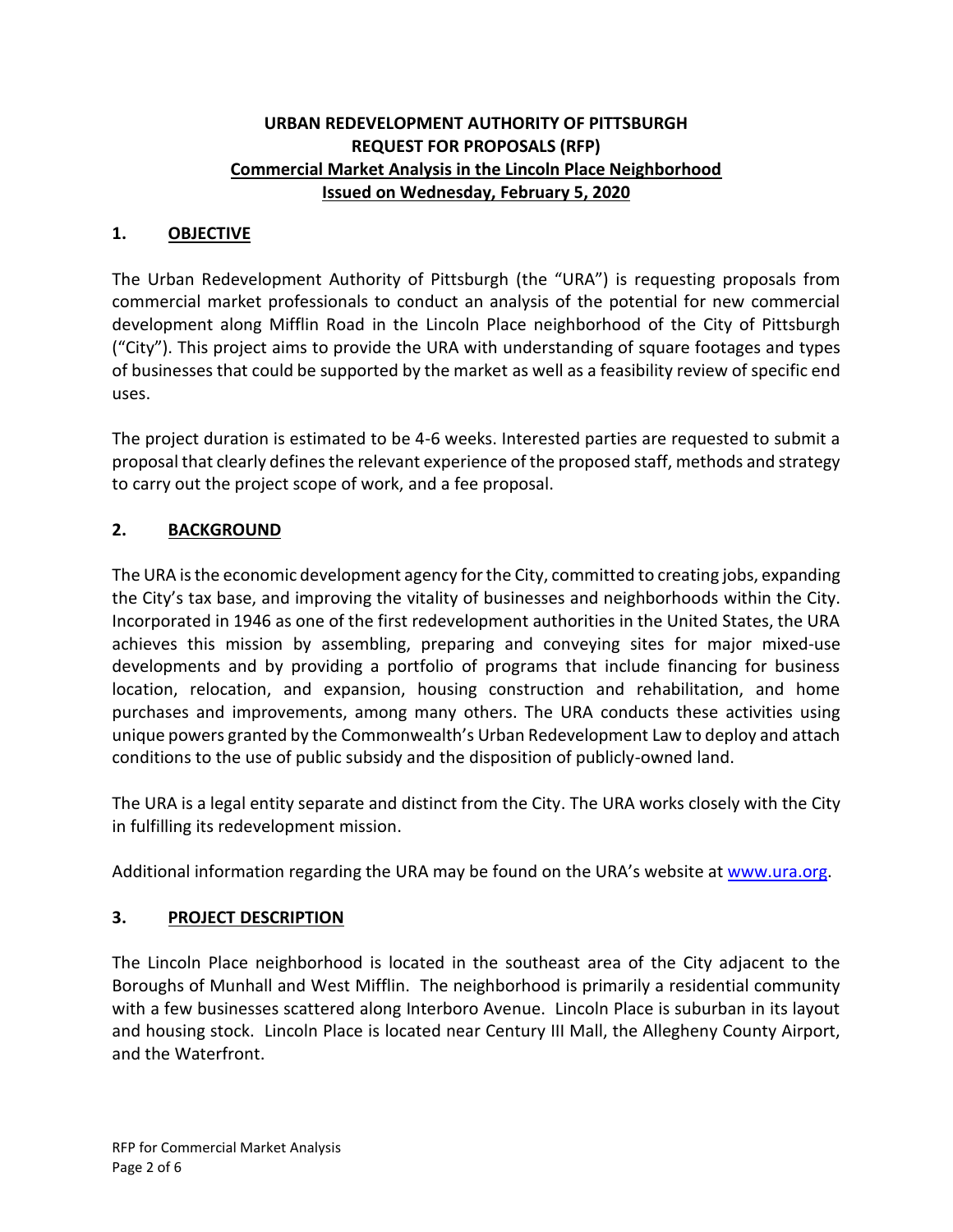The URA is in the process of acquiring the property located at 1201 Mifflin Road from the City (see map below) and intends to convey the property to one or more developers through its Disposition Process. The site is approximately 7.19 acres of Highway Commercial zoned vacant land. Prior to seeking developers, the URA would like to understand the retail and commercial demand in the neighborhood.



# A. Scope of Services

- Collect existing retail market data such as Esri Business Analyst Online, Retail MarketPlace Profile and Tapestry Segmentation, for both the immediate and local trade area
- Determine future retail and commercial demand based on the neighborhood residential market and submarket (i.e. 31<sup>st</sup> Ward, Lincoln Place, etc.)
- Convert to projected demand for retail and commercial sectors
- Perform a Site Location Analysis for the recommended end uses
- Research general parking and loading needs of recommended end users
- Determine project square foot demand
- Understand the feasibility of the following uses on a portion of the site:
	- o Park and Ride
	- o Community meeting space
- B. Deliverable

The deliverable shall be a final report detailing data that was reviewed, an analysis of that data and a series of recommendations.

C. Budget: Under \$20,000

RFP for Commercial Market Analysis Page 3 of 6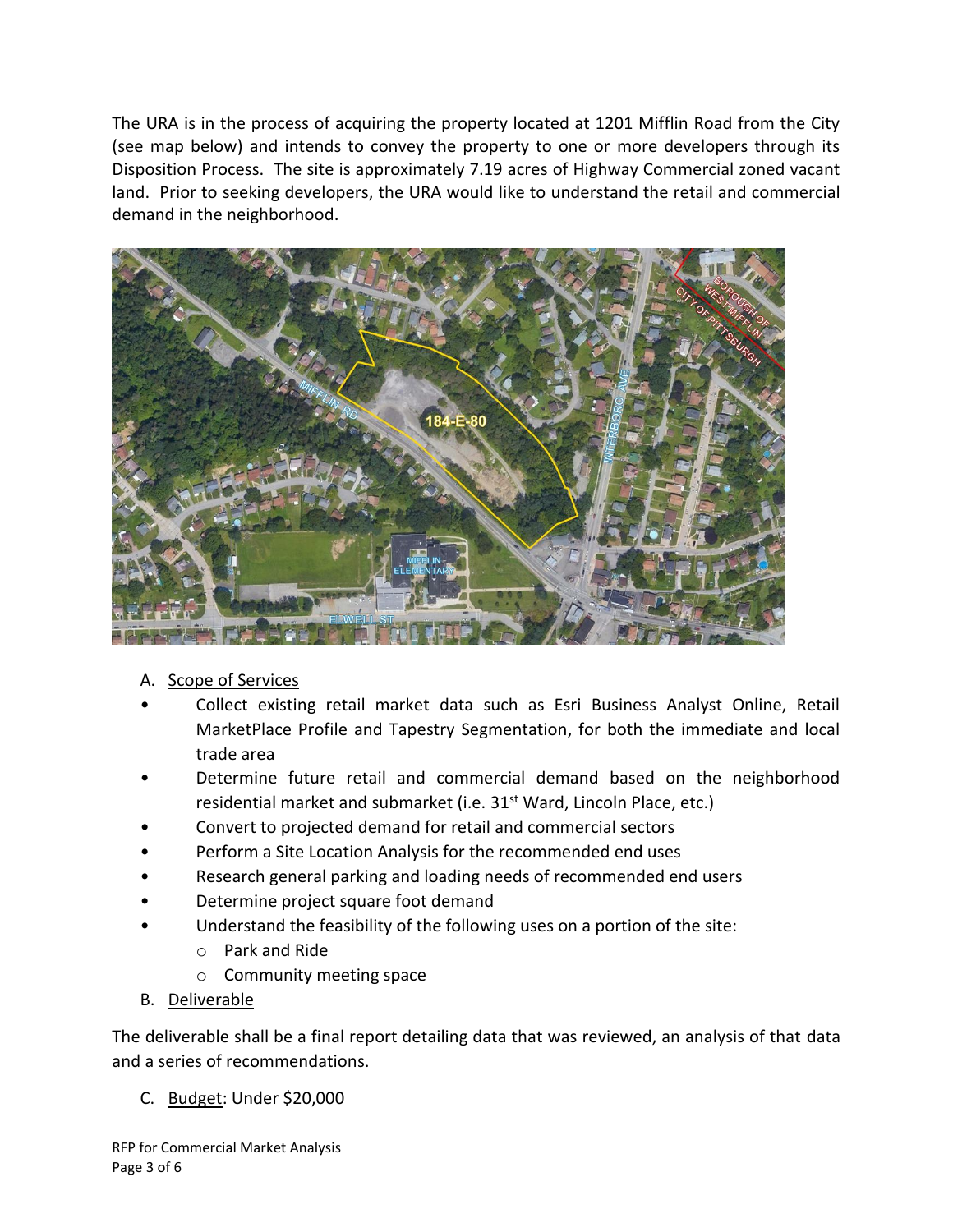## **4. PROPOSAL REQUIREMENTS**

Each submission should include the following:

A. Cover Letter

Limit to one page; letter should include:

- Company name, contact name, address, and email address
- Why the respondent's team is the most qualified to complete this project

## B. Respondent Team and Firm Profile

Briefly describe the roles of the members included on the team.

• Please include resumes for key staff members assigned to the project

## C. Proposed Method and Schedule

- A detailed narrative of methods and plan to carry out the scope of work
- A list of sources and databases the respondent plans to use
- Project timeline with key milestones
- Description of respondent's current work load and availability of staff to deliver this project on schedule

## D. Relevant Projects and References

Limit three (3) projects, one page per project. Relevant projects should include at least one project that emphasizes business district planning and one project that addresses community capacity building. Please include the following:

- Name and location of project
- Size and cost of project
- Name, address, email, and telephone number of the client

## E. Pricing Methodology

Describe your preferred fee structure and current rates.

- The level of effort in staff hours for the various tasks described in the Proposed Method and Schedule
- The total salary cost for these services
- The direct costs projects, including subconsultant's fees for various services or reimbursables
- Assumptions made in estimating time and costs

## F. Minority and Women-Owned Business Enterprise (MWBE) Requirements

The URA has a long history of diversity and inclusion within all of its programs and other activities. The URA encourages the full participation of minority and women business owners and professionals in this effort. The URA requires that all applicants demonstrate a good faith effort to obtain minority and women-owned business participation in work performed in connection with URA initiatives.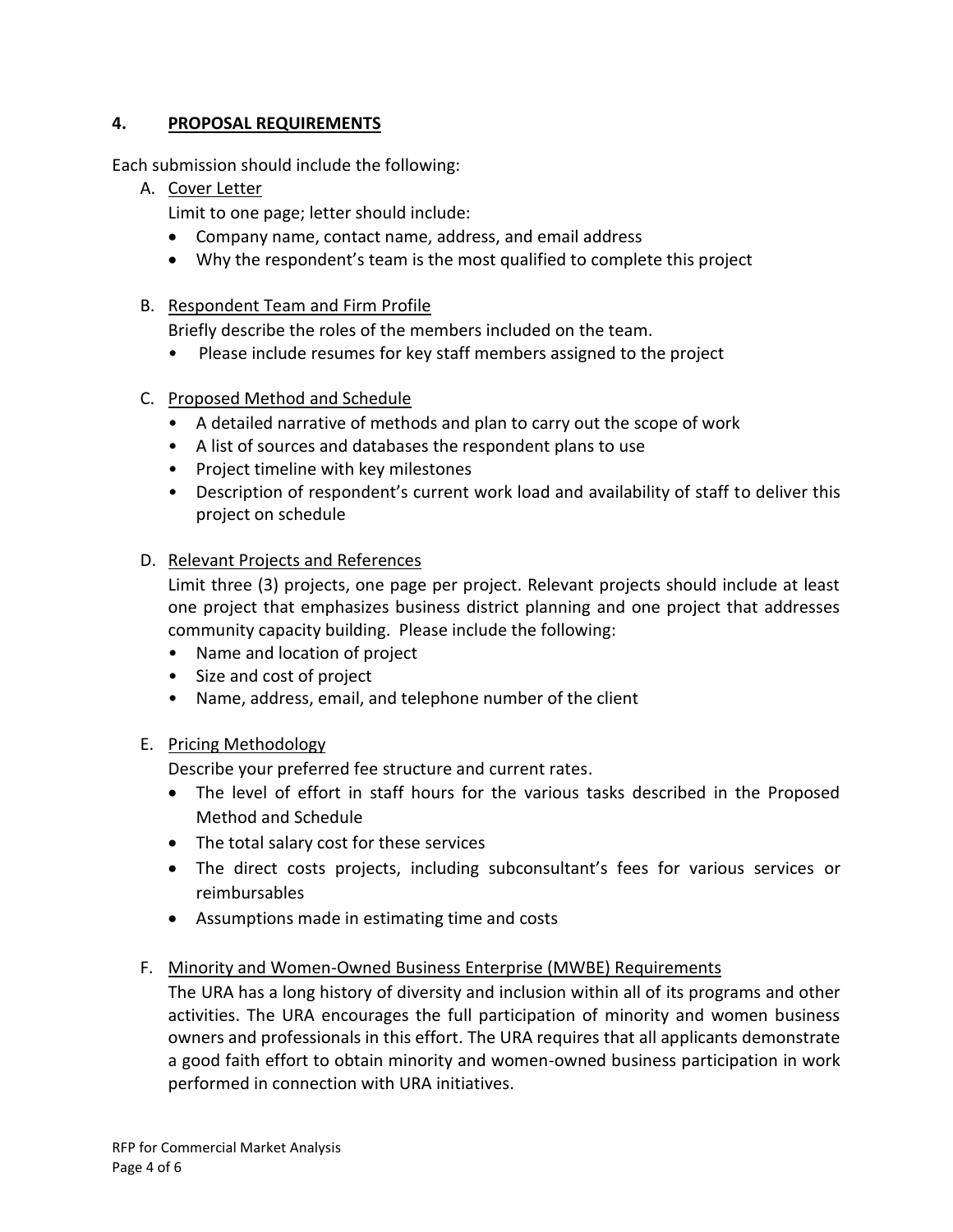An MWBE narrative needs to be included with the respondent's proposal. The narrative should outline how the respondent plans to incorporate MWBE participation into this opportunity. MWBE participation can be satisfied by:

- i. Ownership/Partnership of firm;
- ii. Use of minority or women-owned businesses as vendors; and/or
- iii. Subcontracting with firms owned and controlled by minorities and/or women. If this is to be done, that fact, and the name of the proposed subcontracting firms, must be clearly identified in the proposal.

Any questions about MWBE requirements should be directed to the URA's MWBE program office at [mwbe@ura.org.](mailto:mwbe@ura.org)

## G. Other Information

Please provide any other information you believe is pertinent to the URA's consideration of your firm.

## **5. RESPONSE SUBMISSION**

## **Please note URA is currently using Public Purchase as its RFP platform.**

Redevelopers must register at: [http://www.publicpurchase.com](http://www.publicpurchase.com/) to submit their proposal online on or before the due date shown on the cover of this RFP.

**All questions regarding this RFP should be submitted through the Public Purchase platform**. See instructions on registering for and accessing Public Purchase in Exhibit "A".

The URA will not reimburse firms for any expenses incurred in preparing responses to this RFP.

# **6. PROPOSAL REVIEW AND SELECTION PROCESS**

All proposals will be evaluated based on the technical and professional expertise and the experience of the consultant team, the proposed method and the procedures for completion of the work, and the cost of the proposal.

Responses to the RFP will be evaluated by a selection committee. The selected respondent(s) will be chosen based on the selection criteria listed above. The URA reserves the right to verify the accuracy of all information submitted. One or more respondents may be asked to meet with the selection committee in a formal interview process.

The URA shall be the sole judge as to which respondent(s) meet the selection criteria. The URA reserves the right, in its sole discretion, to reject any or all responses received, to waive any submission requirements contained within this RFP, and to waive any irregularities in any submitted response.